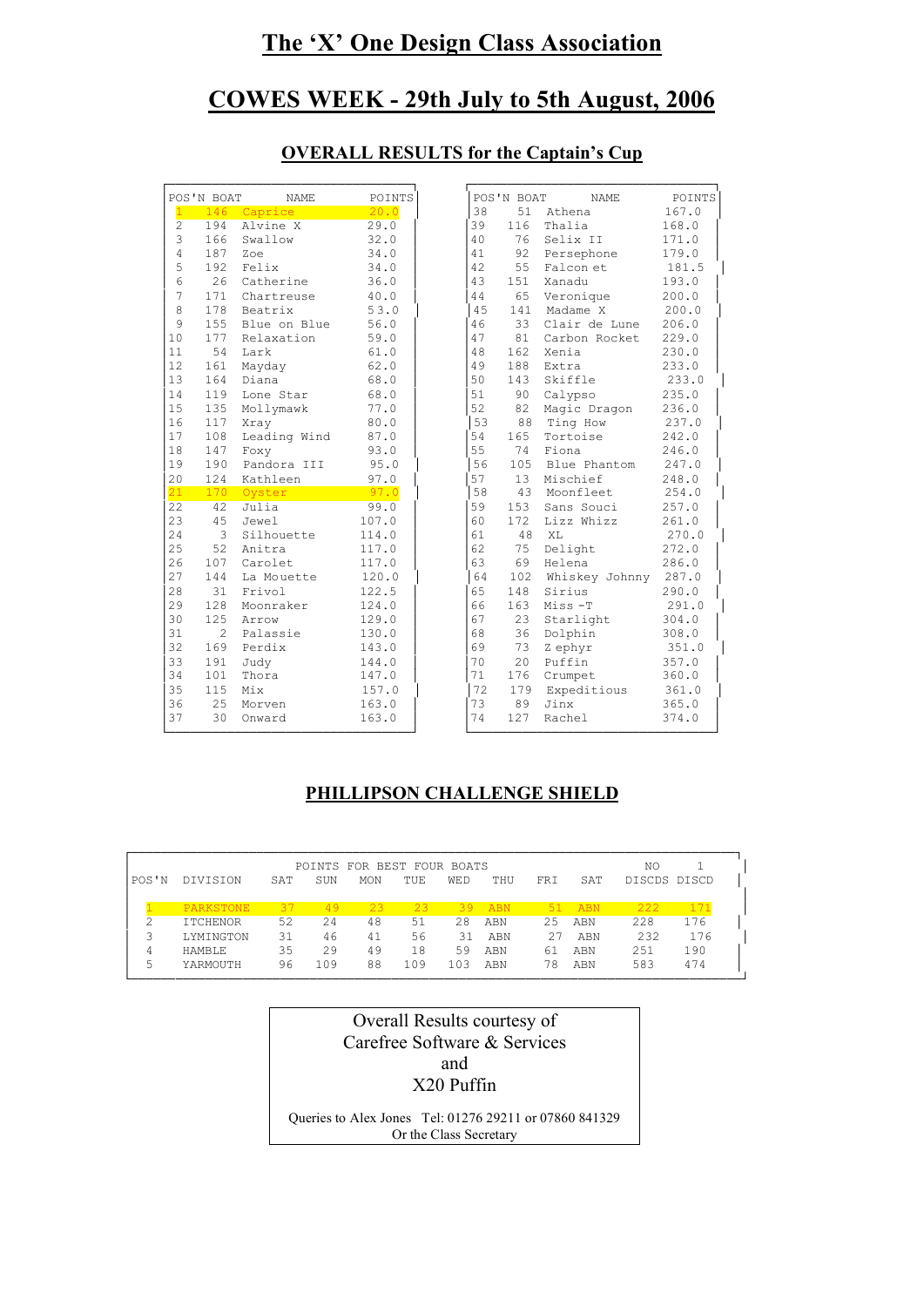### COWES

|                            | RACES<br>POINTS                | POINTS TOTALS     |                                      |
|----------------------------|--------------------------------|-------------------|--------------------------------------|
| PROVISIONAL OR FINAL       | - 도<br>- 17<br>F.<br>F.<br>- F | NO                | POSITION                             |
| DAY                        | SA SU MO TU WE TH FR SA        | $DTS-$<br>$DTS -$ | <b>LIST</b>                          |
| DATE                       | 1 2 3<br>129 30 31             | CARD<br>CARDS     |                                      |
| <b>NAME</b><br><b>BOAT</b> |                                |                   | <b>POINTS</b><br>'POS'N BOAT<br>NAME |
| 20 Puffin                  | IND ND ND ND ND AB 65 AB       | 357<br>431        | 357.0<br>Puffin<br>2.0               |
|                            |                                |                   |                                      |

|--|

| ______               |           |       |                       |          |     |                |     |       |         |        |    |               |               |        |
|----------------------|-----------|-------|-----------------------|----------|-----|----------------|-----|-------|---------|--------|----|---------------|---------------|--------|
|                      |           |       |                       | POINTS   |     | RACES          |     |       | POINTS  | TOTALS |    |               |               |        |
| PROVISIONAL OR FINAL | F         |       |                       | F        |     |                | F   | F     | NO      | -1     |    |               | POSITION      |        |
| DAY                  | <b>SA</b> | SU    | MO.                   | TU       | WF. | TH.            | FR. | SA    | $DIS -$ | DIS-   |    |               | LIST          |        |
| DATE                 | 29        | 30    | -31                   |          | 2   | -3             | 4   | 5     | CARDS   | CARD   |    |               |               |        |
| BOAT<br><b>NAME</b>  |           |       |                       |          |     |                |     |       |         |        |    | POS'N BOAT    | NAME          | POINTS |
| 2 Palassie           |           | 43 RE | 2.4                   |          |     | 6 30 AB 27 AB  |     |       | 203     | 130    |    |               | 146 Caprice   | 20.0   |
| 13 Mischief          |           | 42 RE | RE.                   |          |     | 39 42 AB 52 AB |     |       | 321     | 248    | 2  | 166           | Swallow       | 32.0   |
| 30 Onward            |           | 22 42 | 29 30 40 AB DO AB     |          |     |                |     |       | 238     | 163    | 3  | 54            | Lark          | 61.0   |
| 36 Dolphin           | 64        | 53    | RF.                   |          |     | ND 59 AB 59 AB |     |       | 381     | 308    | 4  | 108           | Leading Wind  | 87.0   |
| 54 Lark              | 20        | 13    | RE.                   | 11       | 14  | AB             |     | 3 AB  | 134     | 61     | 5  | 124           | Kathleen      | 97.0   |
| 81 Carbon Rocket     | 27        | 38    | ND.                   | -ND      | 47  | AB             |     | 44 AB | 302     | 229    | 6  | 144           | La Mouette    | 120.0  |
| 82 Magic Dragon      | RF.       | 28    | ND.                   |          |     | 31 46 AB 58 AB |     |       | 310     | 236    |    | $\mathcal{L}$ | Palassie      | 130.0  |
| 90 Calypso           |           | 48 59 | 43                    |          |     | 48 58 AB       |     | 38 AB | 294     | 235    | 8  | 30            | O nward       | 163.0  |
| 108 Leading Wind     | 21        | 26    | RE.                   |          |     | 9 12 AB        |     | 19 AB | 160     | 87     | 9  | 81            | Carbon Rocket | 229.0  |
| 124 Kathleen         | 33        | 12    | 2.0                   | RF.      |     | 20 AB          |     | 12 AB | 170     | 97     | 10 | 90            | Calypso       | 235.0  |
| 127 Rachel           | NF        |       | $== == == =$ AB == AB |          |     |                |     |       | 449     | 374    | 11 | 82            | Magic Dragon  | 236.0  |
| 144 La Mouette       |           | 9 37  |                       | 26 21 27 |     | AB 51 AB       |     |       | 171     | 120    | 12 | 13            | Mischief      | 248.0  |
| 146 Caprice          |           |       | 3                     |          |     | 2 13 AB 35 AB  |     |       | 55      | 20     | 13 | 36            | Dolphin       | 308.0  |
| 166 Swallow          | 5         | 3     | 2                     |          |     | 1 21 AB 41 AB  |     |       | 73      | 32     | 14 | 127           | Rachel        | 374.0  |
|                      |           |       |                       |          |     |                |     |       |         |        |    |               |               |        |
|                      |           |       |                       |          |     |                |     |       |         |        |    |               |               |        |
| <b>TTCHENOR</b>      |           |       |                       |          |     |                |     |       |         |        |    |               |               |        |
| ========             |           |       |                       |          |     |                |     |       |         |        |    |               |               |        |

| --------             |     |                |     |        |     |                         |       |        |         |               |    |            |             |        |
|----------------------|-----|----------------|-----|--------|-----|-------------------------|-------|--------|---------|---------------|----|------------|-------------|--------|
|                      |     |                |     | POINTS |     | RACES                   |       |        |         | POINTS TOTALS |    |            |             |        |
| PROVISIONAL OR FINAL | F   | F              | F   | F      |     | F                       | F     | F      | NO.     |               |    |            | POSITION    |        |
| DAY                  | SA  | SU             | MO. | TU     | WЕ  | TH.                     | FR.   | SA     | $DIS -$ | $DIS-$        |    |            | LIST        |        |
| DATE                 | 29  | 30             | -31 |        | 2   | 3                       | 4     | 5      | CARDS   | CARD          |    |            |             |        |
| NAME<br>BOAT         |     |                |     |        |     |                         |       |        |         |               |    | POS'N BOAT | NAME        | POINTS |
| 26 Catherine         | 1 N | 2              | 15  | 4      |     | 5 AB 55 AB              |       |        | 91      | 36            |    |            | $192$ Felix | 34.0   |
| 55 Falconet          | 28  | 35             | 40  | -34    |     | 45 AB                   | -63   | AB     | 244.5   | 181.5         |    | 26         | Catherine   | 36.0   |
| 101 Thora            | -37 | 4 Q            | RE. | 29     | 10  | AB                      | 31 AB |        | 220     | 147           | ς  | 171        | Chartreuse  | 40.0   |
| 116 Thalia           |     | 36 RE          | 41  | 41     |     | 39 AB                   | 11 AB |        | 241     | 168           |    | 177        | Relaxation  | 59.0   |
| 141 Madame X         |     |                |     |        |     | 56 43 39 36 54 AB 28 AB |       |        | 256     | 200           | 5  | 169        | Perdix      | 143.0  |
| 151 Xanadu           | 57  | 2536           |     | 47     |     | 53 AB 32 AB             |       |        | 250     | 193           | 6  | 191        | Judy        | 144.0  |
| 169 Perdix           |     |                |     |        |     | 44 15 RE 35 33 AB 16 AB |       |        | 216     | 143           |    | 101        | Thora       | 147.0  |
| 171 Chartreuse       | 35  | 10.            | 10  | 14     |     | 4 AB                    |       | $2$ AB | 75      | 40            | 8  | 116        | Thalia      | 168.0  |
| 177 Relaxation       |     | $\overline{4}$ | 16. | 10     | -17 | AB 33 AB                |       |        | 92      | 59            | 9  | 55         | Falconet    | 181.5  |
| 191 Judy             | 32  | 41             | 32  | ND.    |     | 35 AB                   |       | 4 AB   | 217     | 144           | 10 | 151        | Xanadu      | 193.0  |
| $192$ Felix          |     |                |     | 23     | 9   | AB                      |       | 8 AB   | 57      | 34            | 11 | 141        | Madame X    | 200.0  |

└────────────────────────┘ └─────────────────────────────────┘

Abbreviations: DN=DNE, DQ=DSQ, NC=DNC, ND=NOD, NE=NER, NF=DNF, NS=DNS, OC=OCS, RE=RAF, (See S.I.WR2.2)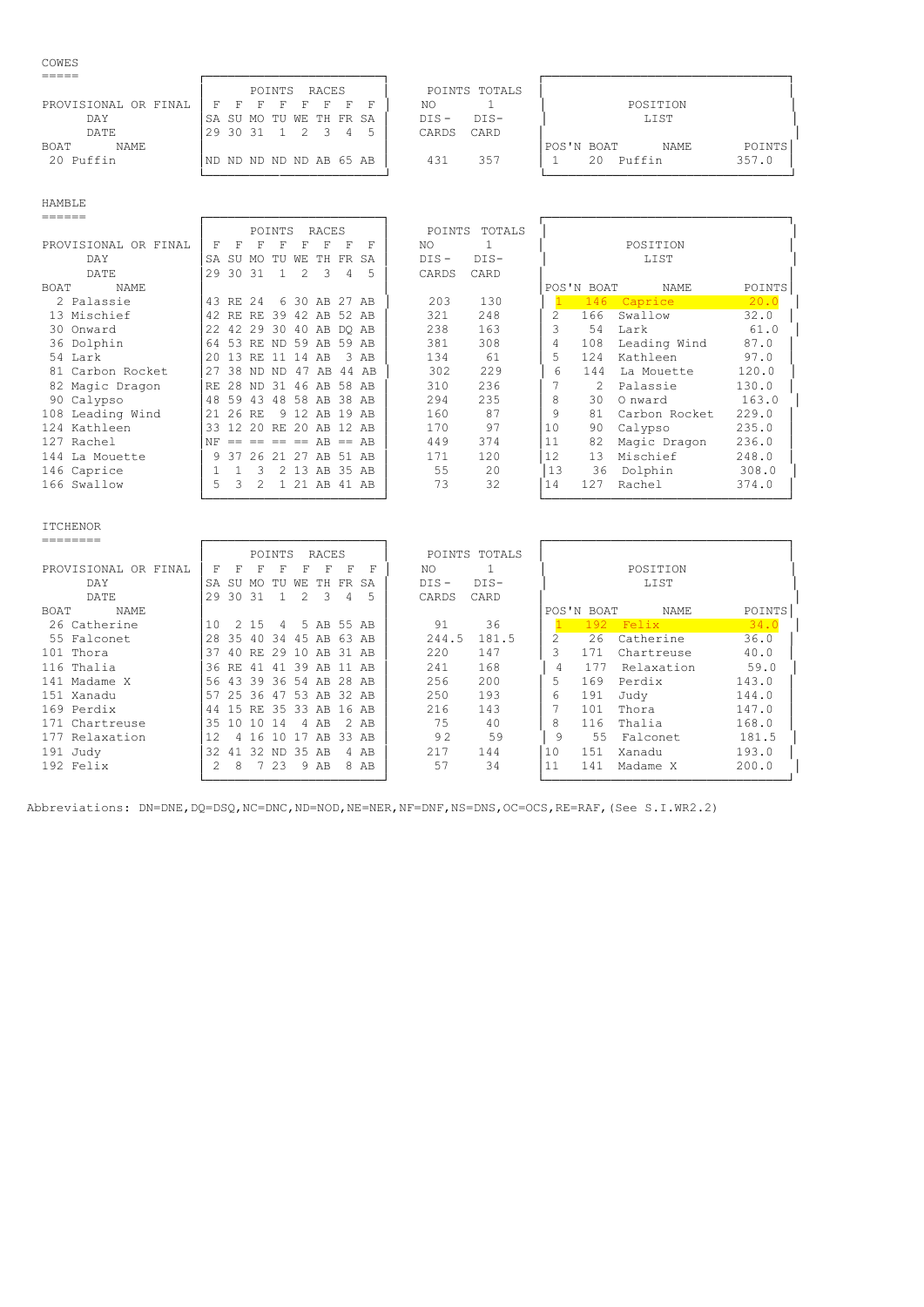LYMINGTON

| ----------                 |                                                                                 |           |        |               |               |                      |          |        |         |               |    |            |               |        |
|----------------------------|---------------------------------------------------------------------------------|-----------|--------|---------------|---------------|----------------------|----------|--------|---------|---------------|----|------------|---------------|--------|
|                            |                                                                                 |           |        | POINTS        |               | RACES                |          |        |         | POINTS TOTALS |    |            |               |        |
| PROVISIONAL OR FINAL       | F                                                                               | F         | F      | F             | F             | F                    | F        | F      | NO.     | -1            |    |            | POSITION      |        |
| <b>DAY</b>                 | SA SU MO                                                                        |           |        | TU            | WF.           |                      | TH FR SA |        | $DIS -$ | $DIS-$        |    |            | LIST          |        |
| <b>DATE</b>                | 29 30 31                                                                        |           |        | $\mathbf{1}$  | $\mathcal{L}$ | 3                    | 4        | 5      | CARDS   | CARD          |    |            |               |        |
| <b>NAME</b><br><b>BOAT</b> |                                                                                 |           |        |               |               |                      |          |        |         |               |    | POS'N BOAT | NAME          | POINTS |
| 33 Clair de Lune           | 53 44 37 45 43 AB 37 AB                                                         |           |        |               |               |                      |          |        | 259     | 206           |    | 178        | Beatrix       | 53.0   |
| 42 Julia                   | 13                                                                              | 2.2       |        |               |               | 19 20 38 AB 25 AB    |          |        | 137     | 99            | 2  | 161        | Mayday        | 62.0   |
| 45 Jewel                   | 19                                                                              |           |        |               |               | 23 28 32 19 AB 18 AB |          |        | 139     | 107           | 3  | 164        | Diana         | 68.0   |
| 48 XL                      | 38 ND ND ND 29 AB 57 AB                                                         |           |        |               |               |                      |          |        | 343     | 270           | 4  | 119        | Lone Star     | 68.0   |
| 69 Helena                  | 63                                                                              | <b>RF</b> |        |               |               | ND 40 57 AB 53 AB    |          |        | 359     | 286           | 5  | 117        | Xray          | 80.0   |
| 73 Zephyr                  | 59                                                                              |           |        |               |               | ND ND ND ND AB ND AB |          |        | 424     | 351           | 6  | 170        | Oyster        | 97.0   |
| 76 Selix II                | 54                                                                              | OC ND 37  |        |               |               | 6 AB                 |          | $1$ AB | 244     | 171           | 7  | 42         | Julia         | 99.0   |
| 88 Ting How                | 46                                                                              | 45 35 RE  |        |               |               | 44 AB 67 AB          |          |        | 310     | 237           | 8  | 45         | Jewel         | 107.0  |
| 92 Persephone              | 2.5                                                                             | 17        |        |               |               | ND 38 52 AB 47 AB    |          |        | 252     | 179           | 9  | 76         | Selix II      | 171.0  |
| 105 Blue Phantom           | $\begin{array}{cccccccccccccc} = & & = & & = & & = & & = & & = & & \end{array}$ |           |        |               | 16 AB         |                      |          | 6 AB   | 323     | 247           | 10 | 92         | Persephone    | 179.0  |
| 117 Xray                   | 3                                                                               | 29        |        |               |               | 4 16 28 AB 34 AB     |          |        | 114     | 80            | 11 | 33         | Clair de Lune | 206.0  |
| 119 Lone Star              | 1.5                                                                             | 9         | 23     | -27           | 8             |                      | AB 13 AB |        | 95      | 68            | 12 | 188        | Extra         | 233.0  |
| 161 Mayday                 | 4 18                                                                            |           | 11     |               |               | 33 15 AB 14 AB       |          |        | 95      | 62            | 13 | 88         | Ting How      | 237.0  |
| 163 Miss-T                 | ND ND ND 52                                                                     |           |        |               |               | 63 AB 30 AB          |          |        | 365     | 291           | 14 | 105        | Blue Phantom  | 247.0  |
| 164 Diana                  | 23                                                                              | 19        | 12, 12 |               |               | 2 AB 42 AB           |          |        | 110     | 68            | 15 | 172        | Lizz Whizz    | 261.0  |
| 170 Oyster                 | 30                                                                              | 14        | 17     | 13            |               | 23 AB 54 AB          |          |        | 151     | 97            | 16 | 48         | XT.           | 270.0  |
| 172 Lizz Whizz             | 61                                                                              |           |        |               |               | 52 46 51 51 AB 66 AB |          |        | 327     | 261           | 17 | 69         | Helena        | 286.0  |
| 176 Crumpet                | RF.                                                                             |           |        |               |               | ND ND ND ND AB 68 AB |          |        | 434     | 360           | 18 | 163        | Miss-T        | 291.0  |
| 178 Beatrix                | 11                                                                              |           |        | 6 14 15 18 AB |               |                      |          | 7 AB   | 71      | 53            | 19 | 73         | Zephyr        | 351.0  |
| 179 Expeditious            | 67 RE ND ND == $AB$ == $AB$                                                     |           |        |               |               |                      |          |        | 436     | 361           | 20 | 176        | Crumpet       | 360.0  |
| 188 Extra                  | 51 20 RE ND 50 AB 39 AB                                                         |           |        |               |               |                      |          |        | 306     | 233           | 21 | 179        | Expeditious   | 361.0  |
|                            |                                                                                 |           |        |               |               |                      |          |        |         |               |    |            |               |        |

## PARKSTONE

========= ┌────────────────────────┐ ┌─────────────────────────────────┐

|                            |     |          |       | <b>POINTS</b>  |      | <b>RACES</b>      |       |               |         | POINTS TOTALS |    |            |              |        |
|----------------------------|-----|----------|-------|----------------|------|-------------------|-------|---------------|---------|---------------|----|------------|--------------|--------|
| PROVISIONAL OR FINAL       | F   | F        |       | F              | F    | F                 | F     | F             | NO.     |               |    |            | POSITION     |        |
| DAY                        | SA  | SU       | MO.   | TU             | WЕ   | TH.               | FR SA |               | $DIS -$ | DIS-          |    |            | LIST         |        |
| DATE                       | 29  | 30 31    |       | $\overline{1}$ | 2    | -3                | 4     | 5             | CARDS   | CARD          |    |            |              |        |
| <b>NAME</b><br><b>BOAT</b> |     |          |       |                |      |                   |       |               |         |               |    | POS'N BOAT | NAME         | POINTS |
| 3 Silhouette               |     | 47 36 25 |       |                |      |                   |       | 7 24 AB 22 AB | 161     | 114           |    | 194        | Alvine X     | 29.0   |
| 25 Morven                  | 49  | 2.4      |       |                |      | 38 ND 32 AB 20 AB |       |               | 236     | 163           | 2  | 187        | Zoe          | 34.0   |
| 31 Frivol                  | 2.4 | 35       |       | 9 18           |      | 37 AB 60 AB       |       |               | 182.5   | 122.5         | 3  | 155        | Blue on Blue | 56.0   |
| 43 Moonfleet               | 52  | 48       |       |                |      | ND ND 55 AB 26 AB |       |               | 327     | 254           | 4  | 190        | Pandora III  | 95.0   |
| 51 Athena                  |     |          |       | 26 RE 27 25    |      | 41 AB 48 AB       |       |               | 240     | 167           | 5  | 3          | Silhouette   | 114.0  |
| 52 Anitra                  | 39  | 33       | 2.1   | 19             | - 34 | AB 10 AB          |       |               | 156     | 117           | 6  | 52         | Anitra       | 117.0  |
| 65 Veronique               | 40  | 49       |       |                |      | RE 46 25 AB 40 AB |       |               | 273     | 200           |    | 107        | Carolet      | 117.0  |
| 74 Fiona                   |     | 55 47    | 45    | 49             | 60   | AB 50 AB          |       |               | 306     | 246           |    | 8<br>31    | Frivol       | 122.5  |
| 89 Jinx                    | ND. | ND.      | ND.   |                |      | ND ND AB ND AB    |       |               | 439     | 365           | 9  | 128        | Moonraker    | 124.0  |
| 107 Carolet                | 29  |          |       | 31 22 24       |      | 11 AB 49 AB       |       |               | 166     | 117           | 10 | 2.5        | Morven       | 163.0  |
| 128 Moonraker              | 18  | 30       | 30    | 42 31 AB       |      |                   | 15    | AB            | 166     | 124           | 11 | 51         | Athena       | 167.0  |
| 143 Skiffle                | 50  |          | 55 RE | 43             |      | 49 AB 36 AB       |       |               | 306     | 233           | 12 | 65         | Veronique    | 200.0  |
| 155 Blue on Blue           |     | 7 16 13  |       |                |      | 3 DO AB 17 AB     |       |               | 131     | 56            | 13 | 143        | Skiffle      | 233.0  |
| 165 Tortoise               | 45  | 46       | 34    |                |      | ND 56 AB          | 61 AB |               | 315     | 242           | 14 | 165        | Tortoise     | 242.0  |
| 187 Zoe                    | 6   | 21       |       | .5             |      | 1 AB 24 AB        |       |               | 58      | 34            | 15 | 74         | Fiona        | 246.0  |
| 190 Pandora III            | 16  |          | 8     | 28             |      | 36 AB             | 46 AB |               | 141     | 95            | 16 | 43         | Moonfleet    | 254.0  |
| 194 Alvine X               | 8   | 5.       | 5     | 8              |      | 3 AB              |       | 9 AB          | 38      | 29            | 17 | 89         | Jinx         | 365.0  |
|                            |     |          |       |                |      |                   |       |               |         |               |    |            |              |        |

#### YARMOUTH

|                      |    |      |    | POINTS      |    | RACES             |       |      | POINTS  | TOTALS |    |            |                 |        |
|----------------------|----|------|----|-------------|----|-------------------|-------|------|---------|--------|----|------------|-----------------|--------|
| PROVISIONAL OR FINAL | F  | F    | F  | F           | F  | F                 | F     | F    | NO.     |        |    |            | POSITION        |        |
| DAY                  | SA | SU   | MO | TU          | WЕ | TH.               | FR.   | SA   | $DIS -$ | $DIS-$ |    |            | LIST            |        |
| DATE                 | 29 | 30   | 31 |             | 2  | २                 | 4     | 5    | CARDS   | CARD   |    |            |                 |        |
| NAME<br><b>BOAT</b>  |    |      |    |             |    |                   |       |      |         |        |    | POS'N BOAT | NAME            | POINTS |
| 23 Starlight         |    | 6650 | 42 |             |    | ND ND AB ND AB    |       |      | 377     | 304    |    | 135        | Mollymawk       | 77.0   |
| 75 Delight           | 58 | -57  | 48 |             |    | ND 64 AB          | 45 AB |      | 345     | 2.72   |    | 147        | Foxy            | 93.0   |
| 102 Whiskey Johnny   | 62 | 58   | 49 | 54          |    | 65 AB             | 64 AB |      | 352     | 287    | 3  | 125        | Arrow           | 129.0  |
| $115$ Mix            | 34 | 39   |    | 31 50 48 AB |    |                   |       | 5 AB | 207     | 157    |    | 115        | Mix             | 157.0  |
| 125 Arrow            | 31 | 32   |    |             |    | 18 26 22 AB 43 AB |       |      | 172     | 129    | 5  | 162        | Xenia           | 230.0  |
| 135 Mollymawk        | 14 | 11   | 33 | 2.2         |    | 7 AB 23 AB        |       |      | 110     | 77     | 6  | 153        | Sans Souci      | 257.0  |
| 147 Foxy             |    | -25  | 6  | -17         |    | 26 AB 29 AB       |       |      | 122     | 93     |    | 75         | Delight         | 272.0  |
| 148 Sirius           | 60 | .54  |    | RE 53       |    | 61 AB 62 AB       |       |      | 363     | 290    | 8  | 102        | W hiskey Johnny | 287.0  |
| 153 Sans Souci       | 41 | 51   | 47 |             |    | RE 62 AB 56 AB    |       |      | 330     | 257    | 9  | 148        | Sirius          | 290.0  |
| 162 Xenia            | 65 | 56   |    | 4444        |    | OC AB 21 AB       |       |      | 303     | 230    | 10 | 23         | Starlight       | 304.0  |
|                      |    |      |    |             |    |                   |       |      |         |        |    |            |                 |        |

Abbreviations: DN=DNE, DQ=DSQ, NC=DNC, ND=NOD, NE=NER, NF=DNF, NS=DNS, OC=OCS, RE=RAF, (See S.I.WR2.2)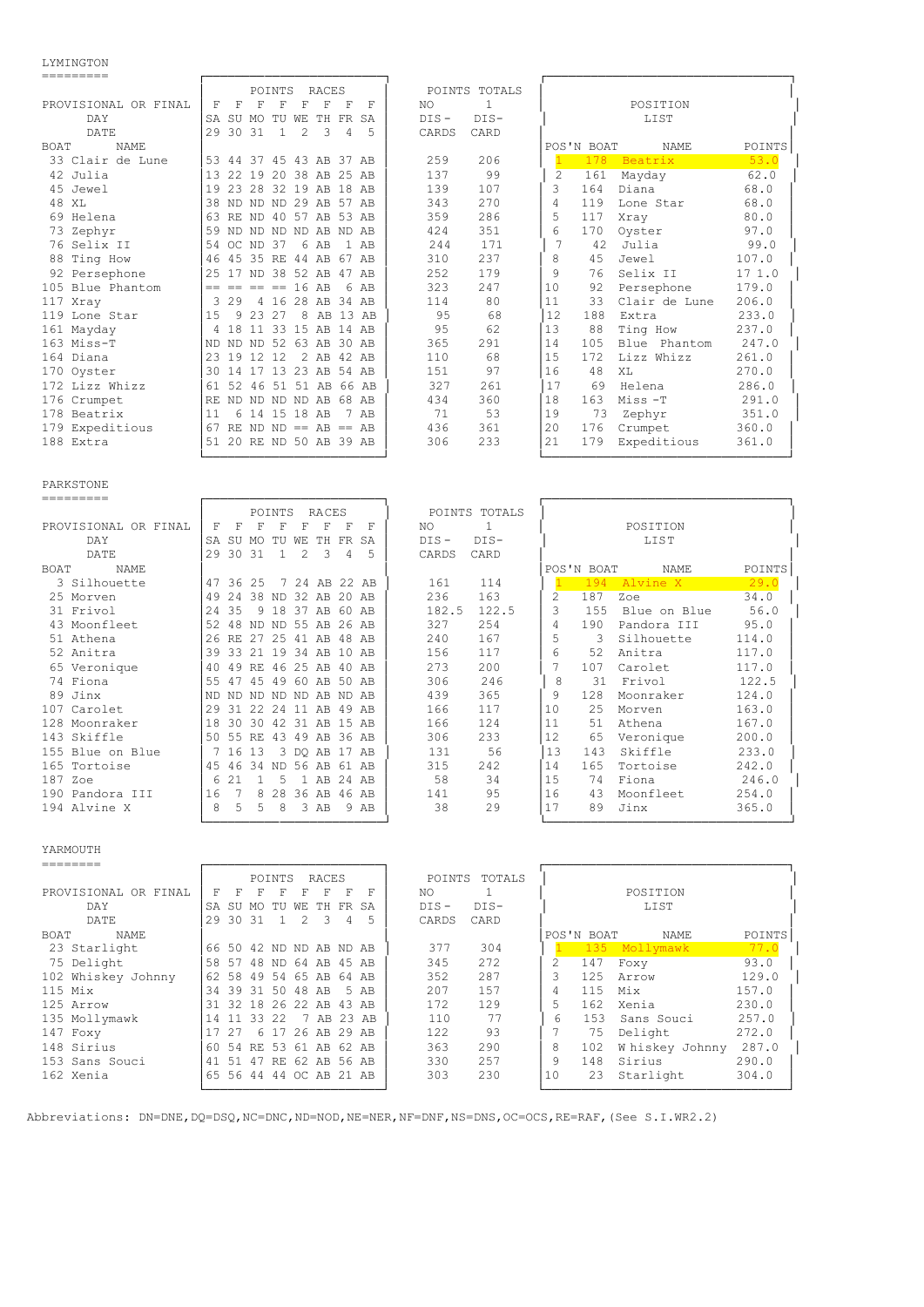| LIFEBOAT SPOONS |  |
|-----------------|--|
|                 |  |

| ---------------            |                         |                            |                     |      |                     |                |     |                |               |
|----------------------------|-------------------------|----------------------------|---------------------|------|---------------------|----------------|-----|----------------|---------------|
|                            |                         | POINTS                     | RACES               |      | POINTS TOTALS       |                |     |                |               |
| PROVISIONAL OR FINAL       | F<br>F                  | F<br>F<br>$\mathbf F$      | F<br>F              | F    | $\mathbf{1}$<br>NO. |                |     | POSITION       |               |
| DAY                        | SA                      | SU MO TU WE TH FR SA       |                     |      | DIS-<br>$DIS -$     |                |     | LIST           |               |
| DATE                       | 2.9<br>30 31            | 2<br>$\mathbf{1}$          | 3<br>$\overline{4}$ | 5    | CARDS<br>CARD       |                |     |                |               |
| <b>BOAT</b><br><b>NAME</b> |                         |                            |                     |      |                     | POS'N BOAT     |     | <b>NAME</b>    | POINTS        |
|                            |                         |                            |                     |      |                     |                |     |                |               |
| 3 Silhouette               | 47 36 25                |                            | 7 24 AB 22 AB       |      | 114<br>161          |                | 108 | Leading Wind   | 87.0          |
| 13 Mischief                | 42 RE RE 39 42 AB 52 AB |                            |                     |      | 321<br>248          | $\overline{2}$ | 147 | Foxy           | 93.0          |
| 20 Puffin                  | ND ND ND ND ND AB 65 AB |                            |                     |      | 431<br>357          | $\overline{3}$ | 190 | Pandora III    | 95.0          |
| 31 Frivol                  | 35<br>24                | 9 18 37 AB 60 AB           |                     |      | 182.5<br>122.5      | $\overline{4}$ | 4 2 | Julia          |               |
|                            |                         | 44 37 45 43 AB 37 AB       |                     |      | 259<br>206          | 5              | 3   | Silhouette     | 99.0<br>114.0 |
| 33 Clair de Lune           | 53                      |                            |                     |      |                     | 6              |     |                |               |
| 36 Dolphin                 | 64                      | 53 RE ND 59 AB 59 AB       |                     |      | 381<br>308<br>99    | 7              | 52  | Anitra         | 117.0         |
| 42 Julia                   | 13                      | 22 19 20 38 AB 25 AB       |                     |      | 137                 |                | 144 | La Mouette     | 120.0         |
| 43 Moonfleet               | 52                      | 48 ND ND 55 AB 26 AB       |                     |      | 327<br>254          | 8              | 31  | Frivol         | 122.5         |
| 48 XL                      | 38                      | ND ND ND 29 AB 57 AB       |                     |      | 343<br>270          | 9              | 169 | Perdix         | 143.0         |
| 51 Athena                  | 26                      | RE 27 25 41 AB 48 AB       |                     |      | 167<br>240          | 10             | 191 | Judy           | 144.0         |
| 52 Anitra                  | 39                      | 33 21 19 34 AB 10 AB       |                     |      | 117<br>156          | 11             | 101 | Thora          | 147.0         |
| 55 Falconet                | 28                      | 35 40 34 45 AB 63 AB       |                     |      | 181.5<br>244.5      | 12             | 115 | Mix            | 157.0         |
| 65 Veronique               | 40                      | 49 RE 46 25 AB 40 AB       |                     |      | 273<br>200          | 13             | 51  | Athena         | 167.0         |
| 69 Helena                  | 63 RE ND 40 57 AB 53 AB |                            |                     |      | 359<br>286          | 14             | 92  | Persephone     | 179.0         |
| 73 Zephyr                  | 59                      | ND ND ND ND AB ND AB       |                     |      | 424<br>351          | 15             | 55  | Falconet       | 181.5         |
| 74 Fiona                   | 55                      | 47 45 49 60 AB 50 AB       |                     |      | 306<br>246          | 16             | 151 | Xanadu         | 193.0         |
| 75 Delight                 | 58                      | 57 48 ND 64 AB 45 AB       |                     |      | 345<br>272          | 17             | 65  | Veronique      | 200.0         |
| 82 Magic Dragon            | RE                      | 28 ND 31 46 AB 58 AB       |                     |      | 236<br>310          | 18             | 141 | Madame X       | 200.0         |
| 88 Ting How                | 46                      | 45 35 RE 44 AB 67 AB       |                     |      | 237<br>310          | 19             | 33  | Clair de Lune  | 206.0         |
| 89 Jinx                    | ND.                     | ND ND ND ND AB ND AB       |                     |      | 439<br>365          | 20             | 188 | Extra          | 233.0         |
| 90 Calypso                 | 48                      | 59 43 48 58 AB 38 AB       |                     |      | 294<br>235          | 21             | 90  | Caly pso       | 235.0         |
| 92 Persephone              | 25                      | 17 ND 38 52 AB 47 AB       |                     |      | 252<br>179          | 22             | 82  | Magic Dragon   | 236.0         |
| 101 Thora                  | 37                      | 40 RE 29 10 AB 31 AB       |                     |      | 220<br>147          | 23             | 88  | Ting How       | 237.0         |
| 102 Whiskey Johnny         | 62                      | 58 49 54 65 AB 64 AB       |                     |      | 352<br>287          | 24             | 165 | Tortoise       | 242.0         |
| 108 Leading Wind           | $26$ RE<br>2.1          |                            | 9 12 AB 19 AB       |      | 87<br>160           | 2.5            | 74  | Fiona          | 246.0         |
| 115 Mix                    | 34                      | 39 31 50 48 AB             |                     | 5 AB | 207<br>157          | 26             | 13  | Mischief       | 248.0         |
| 141 Madame X               | 56 43 39 36 54 AB 28 AB |                            |                     |      | 256<br>200          | 27             | 43  | Moonfleet      | 254.0         |
| 144 La Mouette             | 9                       | 37 26 21 27 AB 51 AB       |                     |      | 120<br>171          | 28             | 153 | Sans Souci     | 257.0         |
| 147 Foxy                   | 17<br>27                | 6 17 26 AB 29 AB           |                     |      | 122<br>93           | 29             | 172 | Lizz Whizz     | 261.0         |
| 148 Sirius                 | 60                      | 54 RE 53 61 AB 62 AB       |                     |      | 290<br>363          | 30             | 48  | XL             | 270.0         |
| 151 Xanadu                 | 57                      | 25 36 47 53 AB 32 AB       |                     |      | 250<br>193          | 31             | 75  | Delight        | 272.0         |
| 153 Sans Souci             | 41                      | 51 47 RE 62 AB 56 AB       |                     |      | 257<br>330          | 32             | 69  | Helena         | 286.0         |
| $163$ Miss-T               | ND.                     | ND ND 52 63 AB 30 AB       |                     |      | 291<br>365          | 33             | 102 | Whiskey Johnny | 287.0         |
| 165 Tortoise               | 45                      | 46 34 ND 56 AB 61 AB       |                     |      | 315<br>242          | 34             | 148 | Sirius         | 290.0         |
| 169 Perdix                 | 44                      | 15 RE 35 33 AB 16 AB       |                     |      | 216<br>143          | 35             | 163 | Miss-T         | 291.0         |
| 172 Lizz Whizz             | 61 52 46 51 51 AB 66 AB |                            |                     |      | 327<br>261          | 36             | 36  | Dolphin        | 308.0         |
| 176 Crumpet                | RE                      | ND ND ND ND AB 68 AB       |                     |      | 434<br>360          | 37             | 73  | Zephyr         | 351.0         |
| 179 Expeditious            | 67                      | $RE$ ND ND == $AB$ == $AB$ |                     |      | 436<br>361          | 38             | 20  | Puffin         | 357.0         |
| 188 Extra                  | 51                      | 20 RE ND 50 AB 39 AB       |                     |      | 233<br>306          | 39             | 176 | Crumpet        | 360.0         |
| 190 Pandora III            | 7<br>16                 | 8 28 36 AB 46 AB           |                     |      | 95<br>141           | 40             | 179 | Expeditious    | 361.0         |
| 191 Judy                   | 32 41 32 ND 35 AB       |                            |                     | 4 AB | 217<br>144          | 41             | 89  | Jinx           | 365.0         |
|                            |                         |                            |                     |      |                     |                |     |                |               |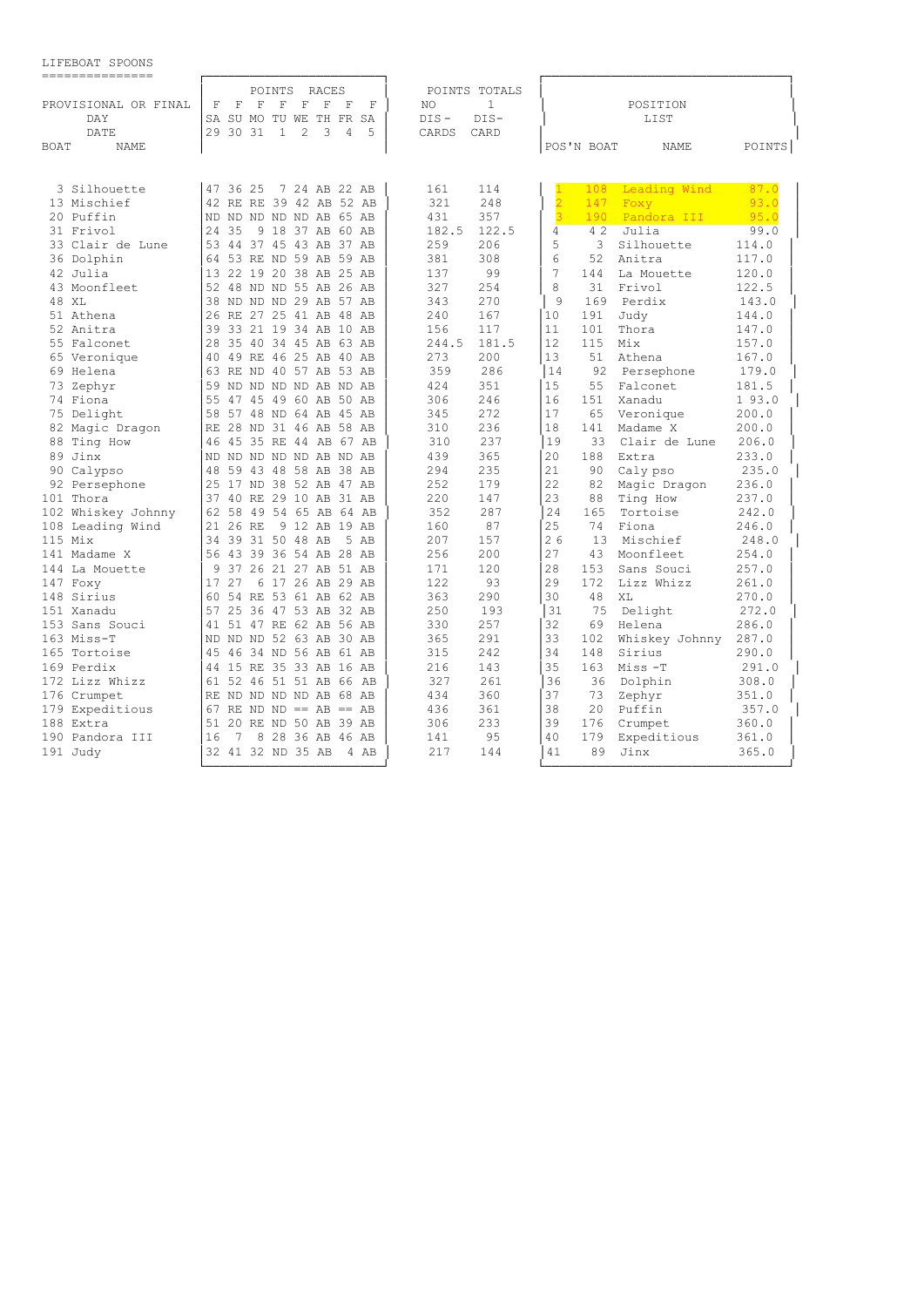#### VETERAN'S CUP I

| ---------------                                                        |                                                                                                        |                                                          |                                                                |                |
|------------------------------------------------------------------------|--------------------------------------------------------------------------------------------------------|----------------------------------------------------------|----------------------------------------------------------------|----------------|
| PROVISIONAL OR FINAL<br>DAY                                            | POINTS<br>RACES<br>$\mathbf F$<br>F<br>F<br>F<br>F<br>F<br>F<br>- F<br>SA SU MO TU WE TH FR SA         | POINTS TOTALS<br>$\mathbf{1}$<br>ΝO<br>$DIS -$<br>DIS-   | POSITION<br>LIST                                               |                |
| DATE                                                                   | 29 30 31<br>$\mathbf{1}$<br>2<br>3<br>$\overline{4}$<br>5                                              | CARDS<br>CARD                                            |                                                                |                |
| BOAT<br>NAME<br>13 Mischief                                            | 42 RE RE 39 42 AB 52 AB                                                                                | 248<br>321                                               | POS'N BOAT<br>NAME<br>26 Catherine<br>$\mathbf{1}$             | POINTS<br>36.0 |
| 20 Puffin                                                              | ND ND ND ND ND AB 65 AB                                                                                | 357<br>431                                               | $\overline{c}$<br>Frivol<br>122.5<br>31                        |                |
| 23 Starlight                                                           | 50 42 ND ND AB ND AB<br>66                                                                             | 377<br>304                                               | 3<br>25<br>163.0<br>Morven                                     |                |
| 25 Morven                                                              | 24 38 ND 32 AB 20 AB<br>49                                                                             | 236<br>163                                               | 4<br>33<br>Clair de Lune<br>206.0                              |                |
| 26 Catherine                                                           | 2 15<br>5 AB 55 AB<br>10<br>4                                                                          | 91<br>36                                                 | 5<br>13<br>Mischief<br>248.0                                   |                |
| 31 Frivol                                                              | 35<br>9 18 37 AB 60 AB<br>24                                                                           | 182.5<br>122.5                                           | 6<br>Starlight<br>23<br>304.0                                  |                |
| 33 Clair de Lune                                                       | 44 37 45 43 AB 37 AB<br>53                                                                             | 259<br>206                                               | 7<br>36<br>Dolphin<br>308.0                                    |                |
| 36 Dolphin                                                             | 64 53 RE ND 59 AB 59 AB                                                                                | 308<br>381                                               | 8<br>Puffin<br>20<br>357.0                                     |                |
|                                                                        |                                                                                                        |                                                          |                                                                |                |
| VETERAN'S CUP II                                                       |                                                                                                        |                                                          |                                                                |                |
| ----------------                                                       |                                                                                                        |                                                          |                                                                |                |
|                                                                        | POINTS<br>RACES                                                                                        | POINTS TOTALS                                            |                                                                |                |
| PROVISIONAL OR FINAL                                                   | $\mathbf F$<br>F<br>F<br>F<br>F<br>F<br>F<br>– F                                                       | ΝO<br>1                                                  | POSITION                                                       |                |
| DAY                                                                    | SA SU MO<br>TU WE<br>TH FR<br>SA                                                                       | $DIS-$<br>$DIS -$                                        | LIST                                                           |                |
| DATE                                                                   | $\mathbf{1}$<br>2<br>3<br>$\overline{4}$<br>5<br>30 31                                                 | CARDS<br>CARD                                            |                                                                |                |
| BOAT<br><b>NAME</b>                                                    |                                                                                                        |                                                          | POS'N BOAT<br>NAME                                             | POINTS         |
| 2 Palassie                                                             | 43 RE 24<br>6 30 AB 27 AB                                                                              | 203<br>130                                               | 54<br>$\mathbf{1}$<br>Lark                                     | 61.0           |
| 3 Silhouette                                                           | 47 36 25<br>7 24 AB 22 AB                                                                              | 161<br>114                                               | $\overline{c}$<br>42<br>Julia<br>99.0                          |                |
| 42 Julia                                                               | 13 22 19 20 38 AB 25 AB                                                                                | 137<br>99                                                | 3<br>45<br>Jewel<br>107.0                                      |                |
| 43 Moonfleet                                                           | 52 48 ND ND 55 AB 26 AB                                                                                | 327<br>254                                               | 4<br>3<br>Silhouette<br>114.0                                  |                |
| 45 Jewel                                                               | 19 23 28 32 19 AB 18 AB                                                                                | 139<br>107                                               | 5<br>52<br>Anitra<br>117.0                                     |                |
| 48 XL                                                                  | 38 ND ND ND 29 AB 57 AB                                                                                | 270<br>343                                               | 6<br>2<br>Palassie<br>130.0                                    |                |
| 51 Athena                                                              | 26 RE 27 25 41 AB 48 AB                                                                                | 240<br>167                                               | 7<br>51<br>Athena<br>167.0                                     |                |
| 52 Anitra                                                              | 33 21 19 34 AB 10 AB<br>39                                                                             | 156<br>117                                               | 8<br>43<br>Moonfleet<br>254.0                                  |                |
| 54 Lark                                                                | 20 13 RE 11 14 AB<br>3 AB                                                                              | 134<br>61                                                | 9<br>48<br>XL<br>270.0                                         |                |
| VETERAN'S CUP III<br>------------------<br>PROVISIONAL OR FINAL<br>DAY | POINTS<br>RACES<br>F<br>$\mathbf F$<br>F<br>F<br>F<br>$\mathbf F$<br>F<br>F<br>SA SU MO TU WE TH FR SA | POINTS TOTALS<br>$\mathbf{1}$<br>NO<br>$DIS -$<br>$DIS-$ | POSITION<br>LIST                                               |                |
| DATE<br><b>BOAT</b><br><b>NAME</b>                                     | $\overline{2}$<br>3<br>5<br>30 31<br>$\mathbf{1}$<br>$\overline{4}$<br>6                               | CARDS<br>CARD                                            | POS'N BOAT<br>NAME                                             | POINTS         |
| 55 Falconet                                                            | 28 35 40 34 45 AB 63 AB                                                                                | 244.5<br>181.5                                           | 55<br>Falconet<br>181.5<br>$\mathbf{1}$                        |                |
| 65 Veronique                                                           | 49 RE 46 25 AB 40 AB<br>40                                                                             | 200<br>273                                               | 2<br>200.0<br>65<br>Veronique                                  |                |
| 69 Helena                                                              | 63 RE ND 40 57 AB 53 AB                                                                                | 359<br>286                                               | 3<br>Carbon Rocket<br>229.0<br>81                              |                |
| 73 Zephyr                                                              | 59<br>ND ND ND ND AB ND AB                                                                             | 351<br>424                                               | $\overline{4}$<br>Magic Dragon<br>236.0<br>82                  |                |
| 74 Fiona                                                               | 47 45 49 60 AB 50 AB<br>55                                                                             | 246<br>306                                               | 5<br>Fiona<br>74<br>246.0                                      |                |
| 75 Delight                                                             | 58<br>57 48 ND 64 AB 45 AB                                                                             | 272<br>345                                               | Delight<br>6<br>75<br>272.0                                    |                |
| 81 Carbon Rocket                                                       | 27 38 ND ND 47 AB 44 AB                                                                                | 229<br>302                                               | 7<br>69<br>Helena<br>286.0                                     |                |
| 82 Magic Dragon                                                        | RE 28 ND 31 46 AB 58 AB                                                                                | 310<br>236                                               | 8<br>73<br>Zephyr<br>351.0                                     |                |
| VETERAN'S CUP IV                                                       |                                                                                                        |                                                          |                                                                |                |
| ----------------                                                       |                                                                                                        |                                                          |                                                                |                |
|                                                                        | POINTS RACES                                                                                           | POINTS TOTALS                                            |                                                                |                |
| PROVISIONAL OR FINAL                                                   | $F$ $F$ $F$<br>$\mathbf{F}$<br>$F$ $F$ $F$ $F$                                                         | $\mathbf{1}$<br>NO                                       | POSITION                                                       |                |
| DAY                                                                    | SA SU MO TU WE TH FR SA                                                                                | $DIS -$<br>$DIS-$                                        | LIST                                                           |                |
| <b>DATE</b>                                                            | 2<br>5<br>30 31<br>$\mathbf{1}$<br>3<br>4<br>6                                                         | CARDS<br>CARD                                            |                                                                |                |
| BOAT<br>NAME                                                           |                                                                                                        |                                                          | POS'N BOAT<br>NAME                                             | POINTS         |
| 88 Ting How                                                            | 46 45 35 RE 44 AB 67 AB                                                                                | 310<br>237                                               | 108 Leading Wind<br>$\mathbf{1}$                               | 87.0           |
| 89 Jinx                                                                | ND ND ND ND ND AB ND AB                                                                                | 439<br>365                                               | 2<br>107<br>Carolet<br>117.0                                   |                |
| 90 Calvpso                                                             | 48 59 43 48 58 AB 38 AB                                                                                | 235<br>294                                               | 3<br>101<br>Thora<br>147.0                                     |                |
| 92 Persephone                                                          | 25 17 ND 38 52 AB 47 AB                                                                                | 252<br>179                                               | 4<br>92<br>Persephone<br>179.0                                 |                |
| 101 Thora                                                              | 37 40 RE 29 10 AB 31 AB                                                                                | 220<br>147                                               | 5<br>Calypso<br>235.0<br>90                                    |                |
|                                                                        |                                                                                                        |                                                          |                                                                |                |
| 102 Whiskey Johnny<br>107 Carolet                                      | 62 58 49 54 65 AB 64 AB<br>29 31 22 24 11 AB 49 AB                                                     | 352<br>287<br>166<br>117                                 | 6<br>Ting How<br>88<br>237.0<br>Whiskey Johnny<br>287.0<br>102 |                |

- 108 Leading Wind │21 26 RE 9 12 AB 19 AB │ 160 87 │ 8 89 Jinx 365.0 │
- └────────────────────────┘ └──────────── ─────────────────────┘